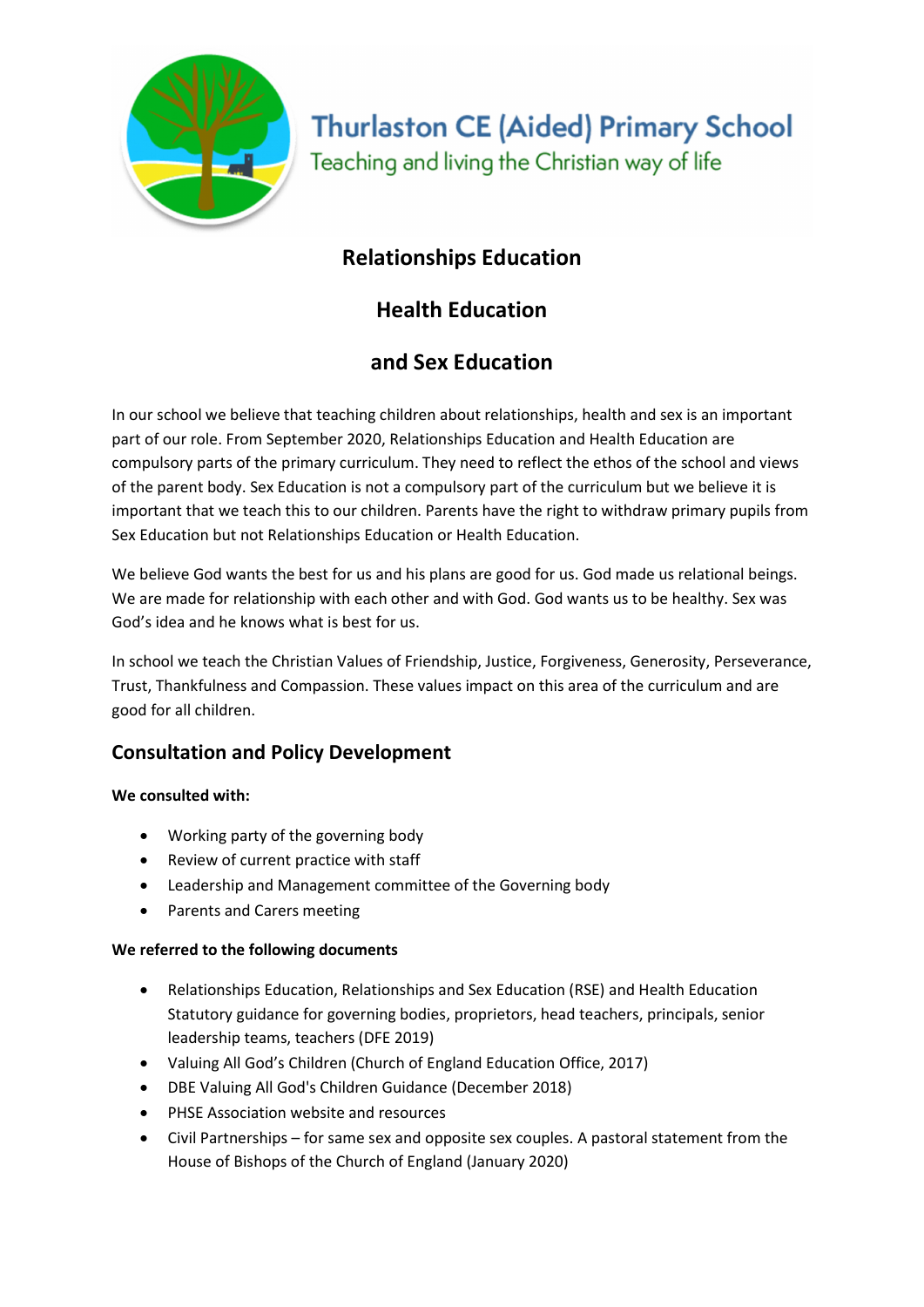### Implementation and Review of the Policy

The policy is available on request and can be found on the school website.

The policy will be implemented from September 2020 and will be reviewed September 2022.

### What we teach

During Primary School children must study:

#### Relationships Education

- Families and People who Care for Me
- Caring Friendships
- Respectful Relationships
- Online Relationships
- Being Safe

#### Health Education

- Mental Well-being
- Internet Safety and Harms
- Physical Health and Fitness
- Healthy Eating
- Drugs, Alcohol and Tobacco
- Health and Prevention
- **Basic First Aid**
- Changing Adolescent Body

#### We will also cover

#### Sex Education

- Intercourse
- Birth

Full details of each area can be found in the appendix.

### How we plan the Curriculum

As with other subjects we try to link what we teach across curriculum areas. Many of these elements are already taught in other curriculum areas and also through the schools ethos and collective worship.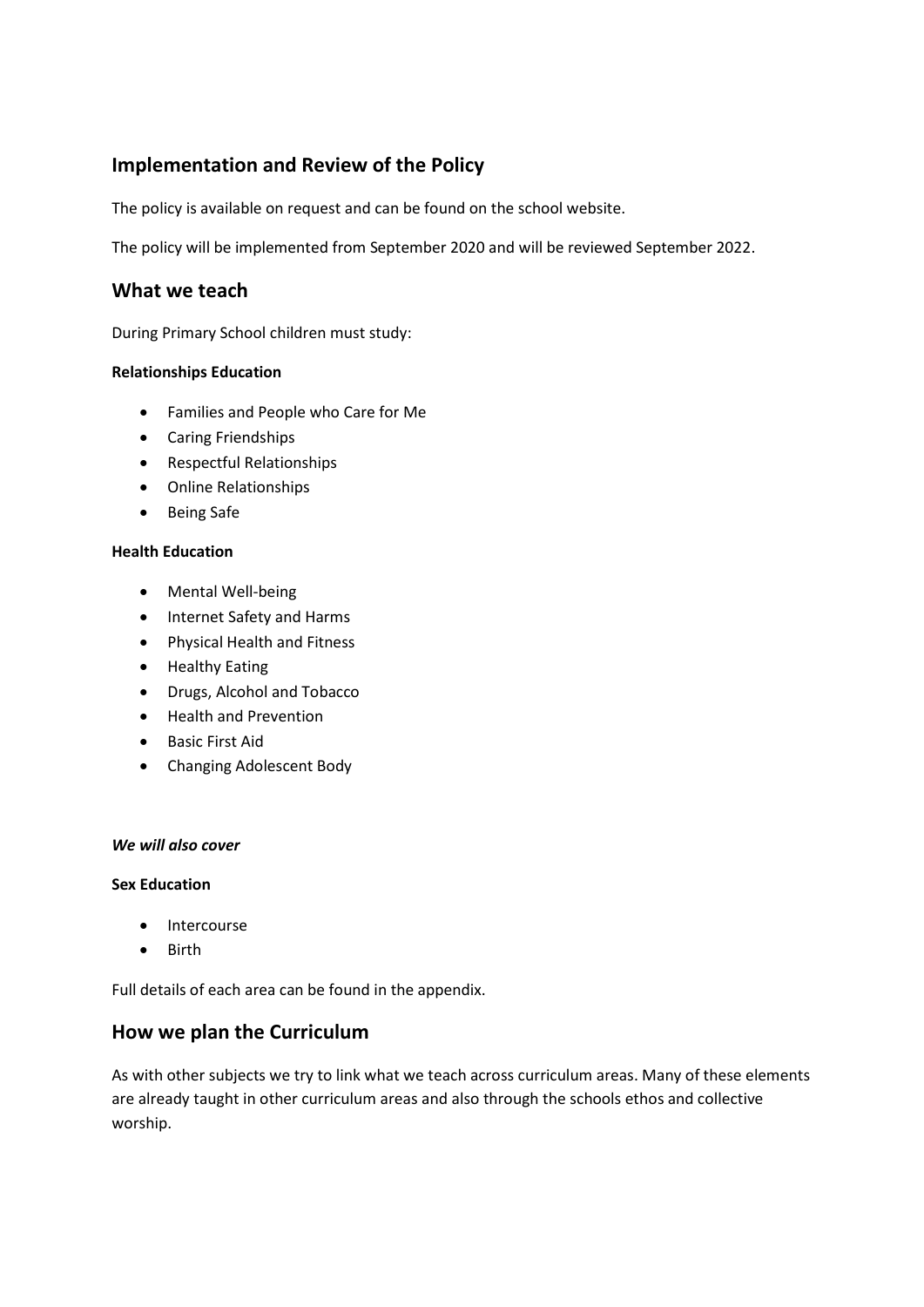We have used the Curriculum produced by the PHSE Association as a basis for our curriculum planning and linked across other curriculum areas. For example Healthy eating is already covered in science; families and people who care for me in the EYFS curriculum; friendship is one of our Christian Values; Online Relationships and Internet Safety are covered in Computing.

Other elements are new or taught as discreet lessons such as Changing Adolescent Body and Basic First Aid Training.

Some elements are revisited several times during the primary years others are visited just once. We will teach each part of the curriculum in an age appropriate way at an age appropriate time. Sex Education will be taught in year 5 and year 6. Parents will have the opportunity to see the materials being used at a Parents Information Evening before the children are taught Sex Education.

We have added these areas to our Curriculum Map and give more detail on what we are covering in our termly curriculum information letters that are sent out at the start of each term.

### Links to other School Policies

The following policies could have an overlap with this policy:

- Safeguarding Policy
- Anti-Bullying Policy
- **•** Equality Policy

British Values are also an important consideration.

Some elements may raise safeguarding concerns and they should be dealt with in line with the safeguarding procedures known to all staff.

### Teaching the curriculum

School staff will be used to teach the curriculum. We believe that this is best for the children as they are most comfortable with the people they know and will be able to ask the questions they need to. This will also ensure that all teaching is in line with this policy.

Some elements that may form part of the curriculum may be taught by outside staff: these would be First Aid and cycling proficiency.

### Controversial or Sensitive Issues

Some of these will be a matter of maturity, of personal involvement or experience of the children, of disagreement with the official teaching of the church, of illegal activity or other doubtful, dubious or harmful activity. The school believes that children are best educated, protected from harm and exploitation by discussing such issues openly within the framework of this policy.

An example of a sensitive issue is marriage. In school we welcome and respect all individuals and families whatever their stance on this subject is. However we will continue to teach in line with the church teachings. Marriage in the Church of England is between one man and one woman. This will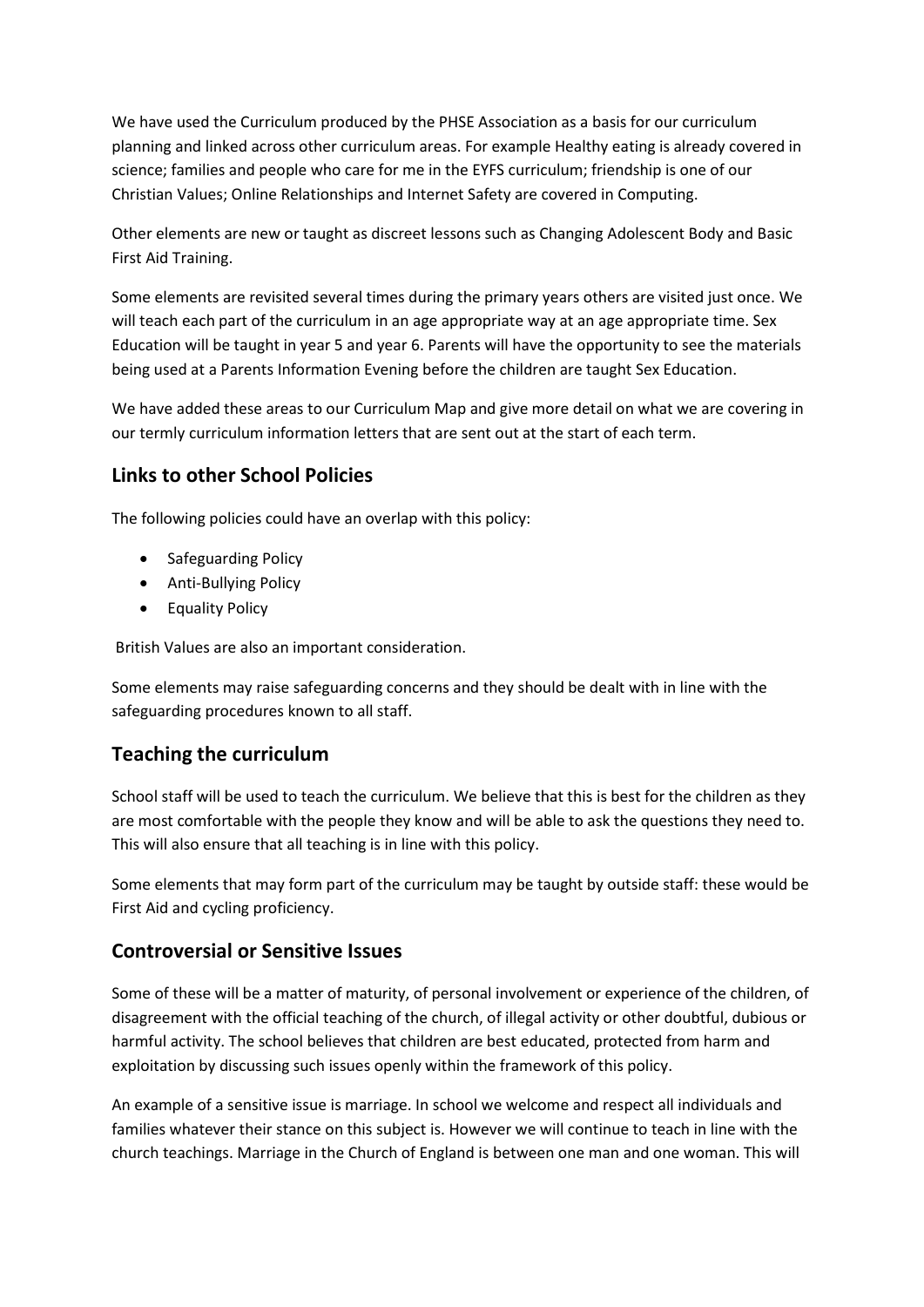be the stance of the school. As part of the curriculum we will also be informing children that in this country it is legal for two men or two women to be married to each other.

### Confidentiality and Advice

All lessons will have the best interests of the child at heart enabling them to grow in knowledge and understanding of relationships, health and sex. Pupils will be encouraged to talk to their parents/carers about the issues which are discussed in this curriculum area. Teachers should explain that they cannot offer unconditional confidentiality, in matters which are illegal or abusive for instance. (see safeguarding policy)

### Monitoring and Evaluation

The headteacher will monitor and evaluate the policy and practice in line with the governors' timetable for monitoring and evaluation.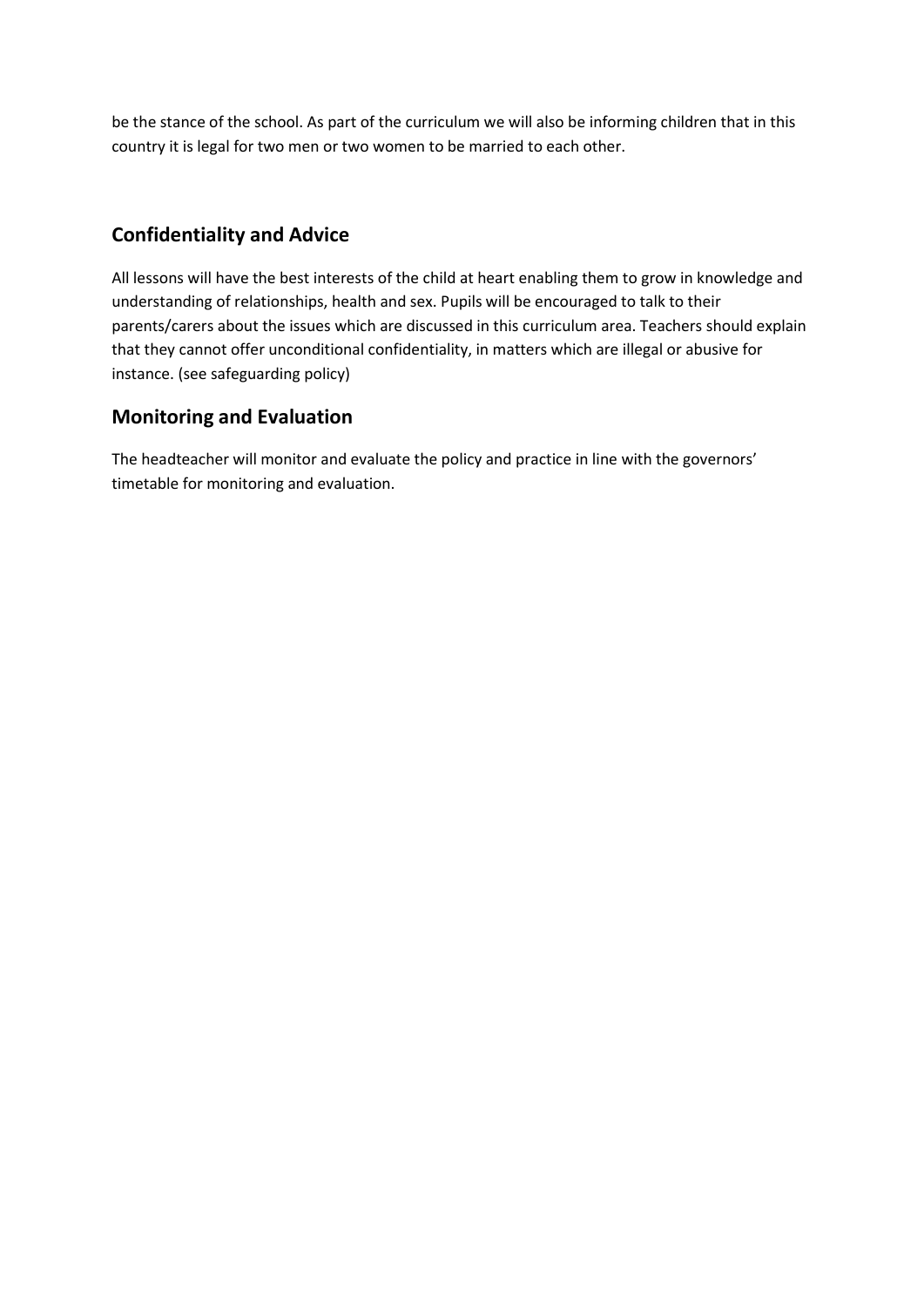## Appendix

# Relationships Education

## Families and people who care for me

Pupils should know:

- that families are important for children growing up because they can give love, security and stability
- the characteristics of healthy family life, commitment to each other, including in times of difficulty, protection and care for children and other family members, the importance of spending time together and sharing each other's lives
- that others' families, either in school or in the wider world, sometimes look different from their family, but that they should respect those differences and know that other children's families are also characterised by love and care
- that stable, caring relationships, which may be of different types, are at the heart of happy families, and are important for children's security as they grow up
- that marriage represents a formal and legally recognised commitment of two people to each other which is intended to be lifelong
- how to recognise if family relationships are making them feel unhappy or unsafe, and how to seek help or advice from others if needed

# Caring friendships

- how important friendships are in making us feel happy and secure, and how people choose and make friends
- the characteristics of friendships, including mutual respect, truthfulness, trustworthiness, loyalty, kindness, generosity, trust, sharing interests and experiences and support with problems and difficulties
- that healthy friendships are positive and welcoming towards others, and do not make others feel lonely or excluded
- that most friendships have ups and downs, and that these can often be worked through so that the friendship is repaired or even strengthened, and that resorting to violence is never right
- how to recognise who to trust and who not to trust, how to judge when a friendship is making them feel unhappy or uncomfortable, managing conflict, how to manage these situations and how to seek help or advice from others, if needed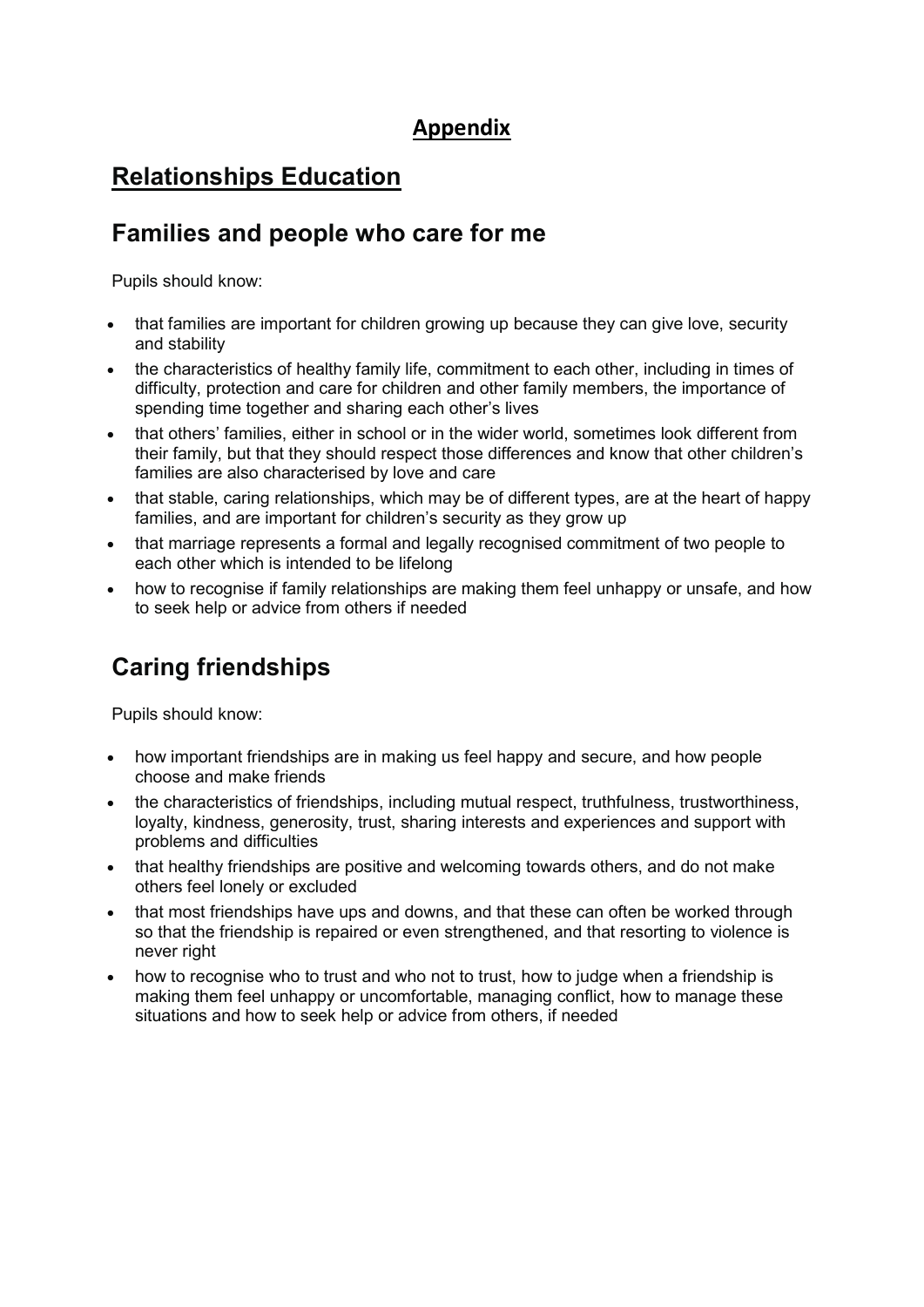# Respectful relationships

Pupils should know:

- the importance of respecting others, even when they are very different from them (for example, physically, in character, personality or backgrounds), or make different choices or have different preferences or beliefs
- practical steps they can take in a range of different contexts to improve or support respectful relationships
- the conventions of courtesy and manners
- the importance of self-respect and how this links to their own happiness
- that in school and in wider society they can expect to be treated with respect by others, and that in turn they should show due respect to others, including those in positions of authority
- about different types of bullying (including cyberbullying), the impact of bullying, responsibilities of bystanders (primarily reporting bullying to an adult) and how to get help
- what a stereotype is, and how stereotypes can be unfair, negative or destructive
- the importance of permission-seeking and giving in relationships with friends, peers and adults

# Online relationships

Pupils should know:

- that people sometimes behave differently online, including by pretending to be someone they are not
- that the same principles apply to online relationships as to face-to-face relationships, including the importance of respect for others online including when we are anonymous
- the rules and principles for keeping safe online, how to recognise risks, harmful content and contact, and how to report them
- how to critically consider their online friendships and sources of information including awareness of the risks associated with people they have never met
- how information and data is shared and used online

# Being safe

- what sorts of boundaries are appropriate in friendships with peers and others (including in a digital context)
- about the concept of privacy and the implications of it for both children and adults; including that it is not always right to keep secrets if they relate to being safe
- that each person's body belongs to them, and the differences between appropriate and inappropriate or unsafe physical, and other, contact
- how to respond safely and appropriately to adults they may encounter (in all contexts, including online) whom they do not know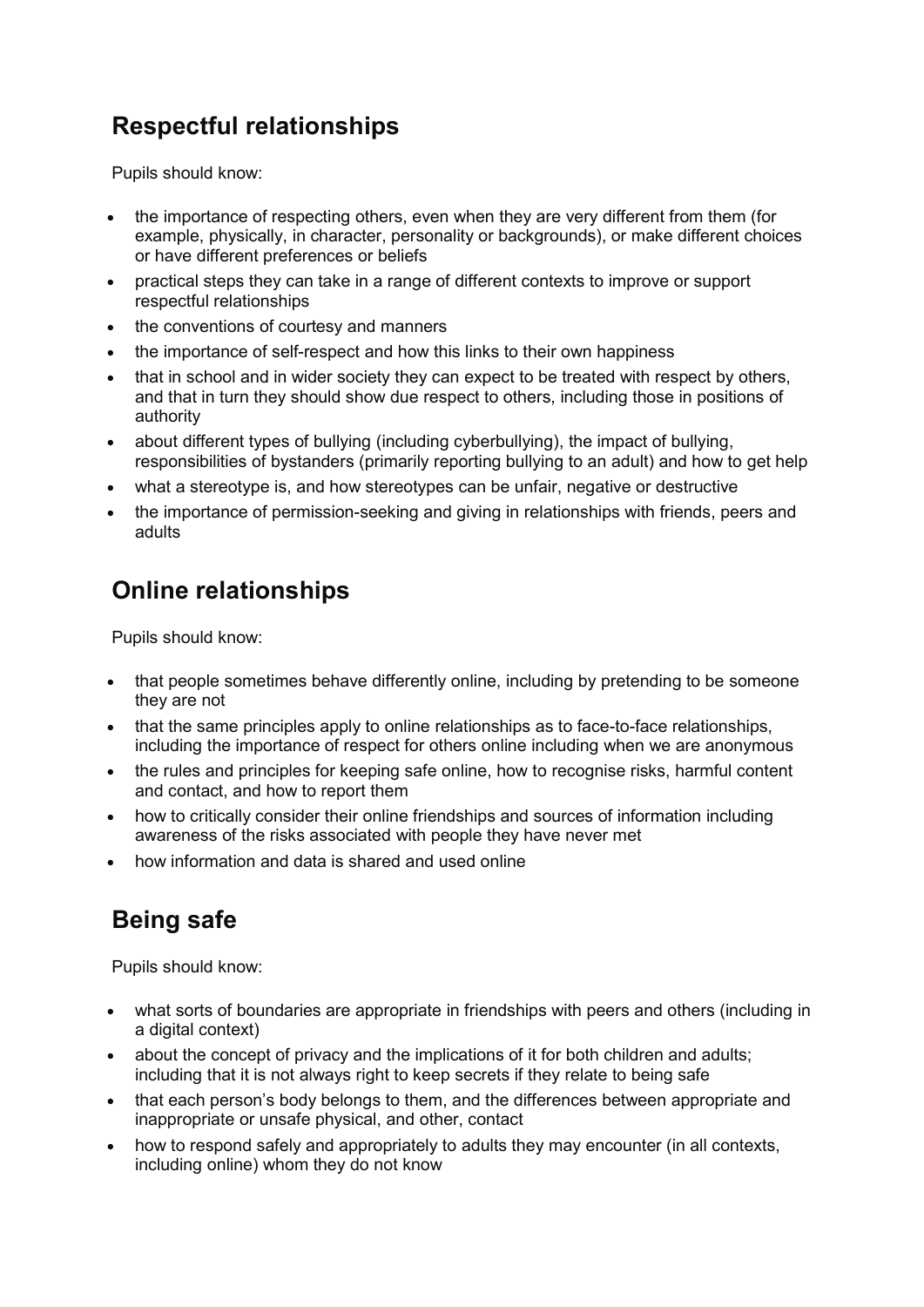- how to recognise and report feelings of being unsafe or feeling bad about any adult
- how to ask for advice or help for themselves or others, and to keep trying until they are heard,
- how to report concerns or abuse, and the vocabulary and confidence needed to do so
- where to get advice, for example family, school or other sources

# Health Education

## Mental wellbeing

Pupils should know:

- that mental wellbeing is a normal part of daily life, in the same way as physical health
- that there is a normal range of emotions (e.g. happiness, sadness, anger, fear, surprise, nervousness) and scale of emotions that all humans experience in relation to different experiences and situations
- how to recognise and talk about their emotions, including having a varied vocabulary of words to use when talking about their own and others' feelings
- how to judge whether what they are feeling and how they are behaving is appropriate and proportionate
- the benefits of physical exercise, time outdoors, community participation, voluntary and service-based activity on mental wellbeing and happiness
- simple self-care techniques, including the importance of rest, time spent with friends and family and the benefits of hobbies and interests
- isolation and loneliness can affect children and that it is very important for children to discuss their feelings with an adult and seek support
- that bullying (including cyberbullying) has a negative and often lasting impact on mental wellbeing
- where and how to seek support (including recognising the triggers for seeking support), including whom in school they should speak to if they are worried about their own or someone else's mental wellbeing or ability to control their emotions (including issues arising online)
- it is common for people to experience mental ill health. For many people who do, the problems can be resolved if the right support is made available, especially if accessed early enough

## Internet safety and harms

- that for most people the internet is an integral part of life and has many benefits
- about the benefits of rationing time spent online, the risks of excessive time spent on electronic devices and the impact of positive and negative content online on their own and others' mental and physical wellbeing
- how to consider the effect of their online actions on others and know how to recognise and display respectful behaviour online and the importance of keeping personal information private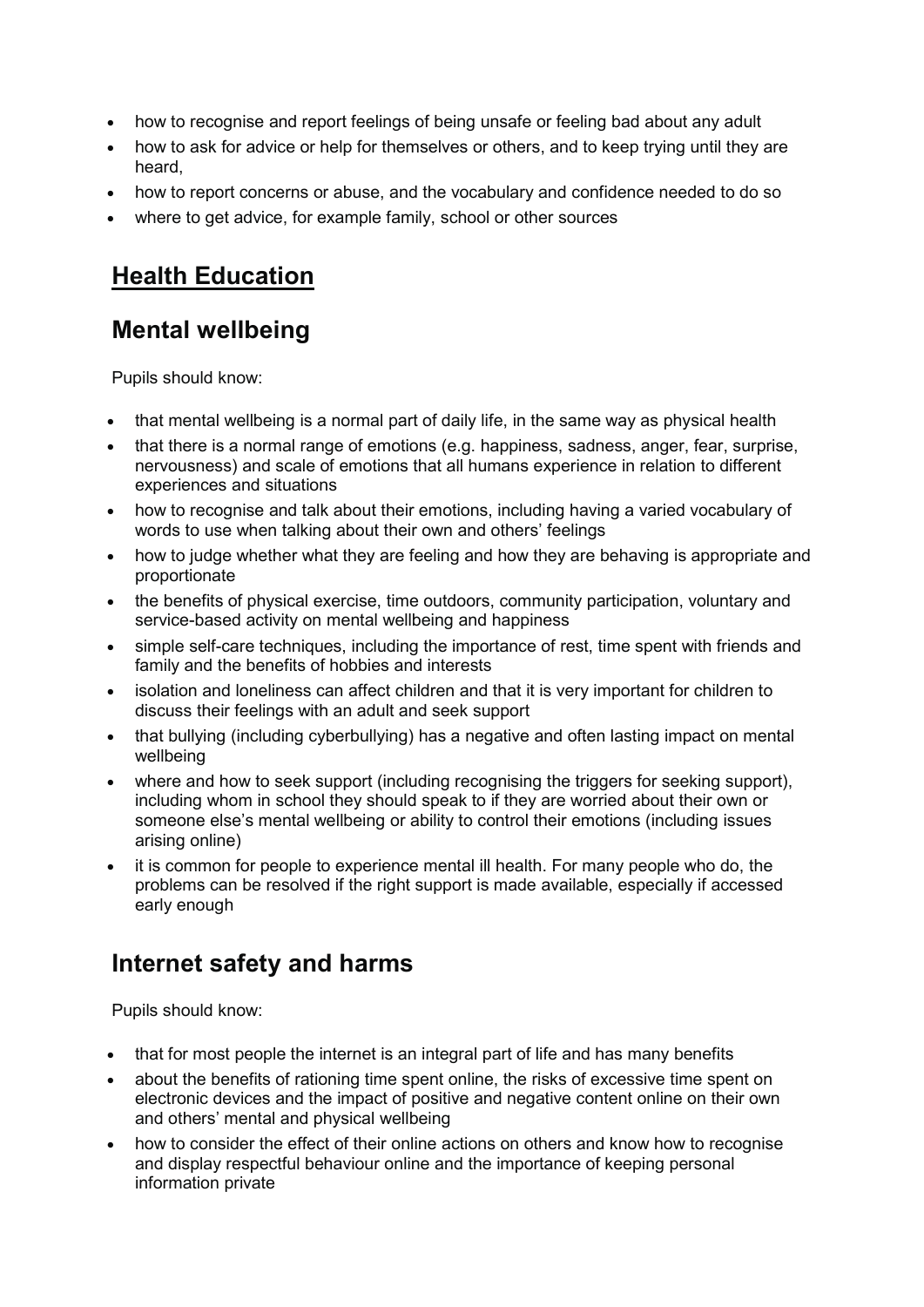- why social media, some computer games and online gaming, for example, are age restricted
- that the internet can also be a negative place where online abuse, trolling, bullying and harassment can take place, which can have a negative impact on mental health
- how to be a discerning consumer of information online including understanding that information, including that from search engines, is ranked, selected and targeted
- where and how to report concerns and get support with issues online

## Physical health and fitness

Pupils should know:

- the characteristics and mental and physical benefits of an active lifestyle
- the importance of building regular exercise into daily and weekly routines and how to achieve this; for example walking or cycling to school, a daily active mile or other forms of regular, vigorous exercise
- the risks associated with an inactive lifestyle (including obesity)
- how and when to seek support including which adults to speak to in school if they are worried about their health

# Healthy eating

Pupils should know:

- what constitutes a healthy diet (including understanding calories and other nutritional content)
- the principles of planning and preparing a range of healthy meals
- the characteristics of a poor diet and risks associated with unhealthy eating (including, for example, obesity and tooth decay) and other behaviours (e.g. the impact of alcohol on diet or health)

## Drugs, alcohol and tobacco

Pupils should know:

 the facts about legal and illegal harmful substances and associated risks, including smoking, alcohol use and drug-taking

# Health and prevention

- how to recognise early signs of physical illness, such as weight loss, or unexplained changes to the body
- about safe and unsafe exposure to the sun, and how to reduce the risk of sun damage, including skin cancer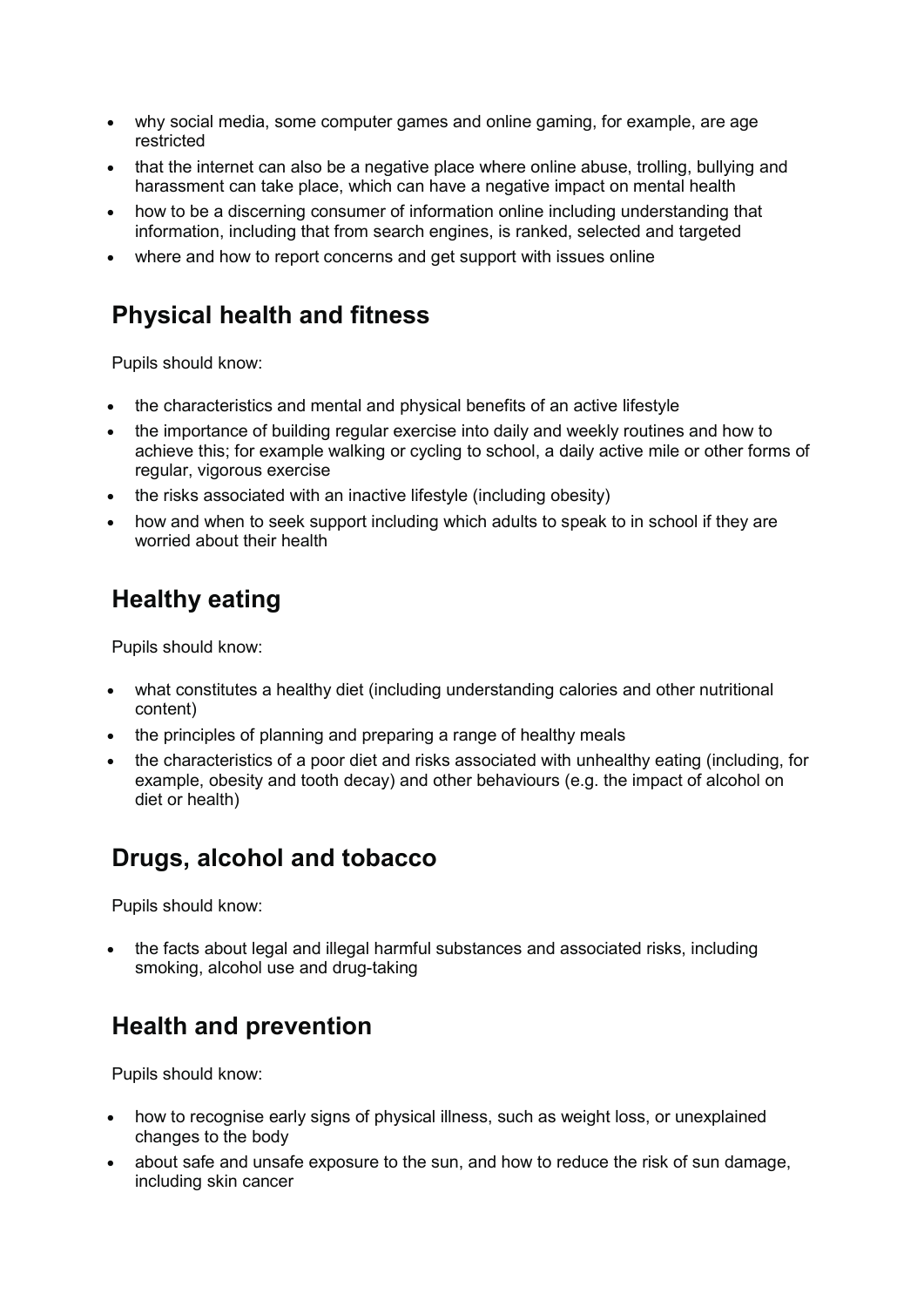- the importance of sufficient good quality sleep for good health and that a lack of sleep can affect weight, mood and ability to learn
- about dental health and the benefits of good oral hygiene and dental flossing, including regular check-ups at the dentist
- about personal hygiene and germs including bacteria, viruses, how they are spread and treated, and the importance of handwashing
- the facts and science relating to allergies, immunisation and vaccination

## Basic first aid

Pupils should know:

- how to make a clear and efficient call to emergency services if necessary
- concepts of basic first-aid, for example dealing with common injuries, including head iniuries

# Changing adolescent body

- key facts about puberty and the changing adolescent body, particularly from age 9 through to age 11, including physical and emotional changes
- about menstrual wellbeing including the key facts about the menstrual cycle